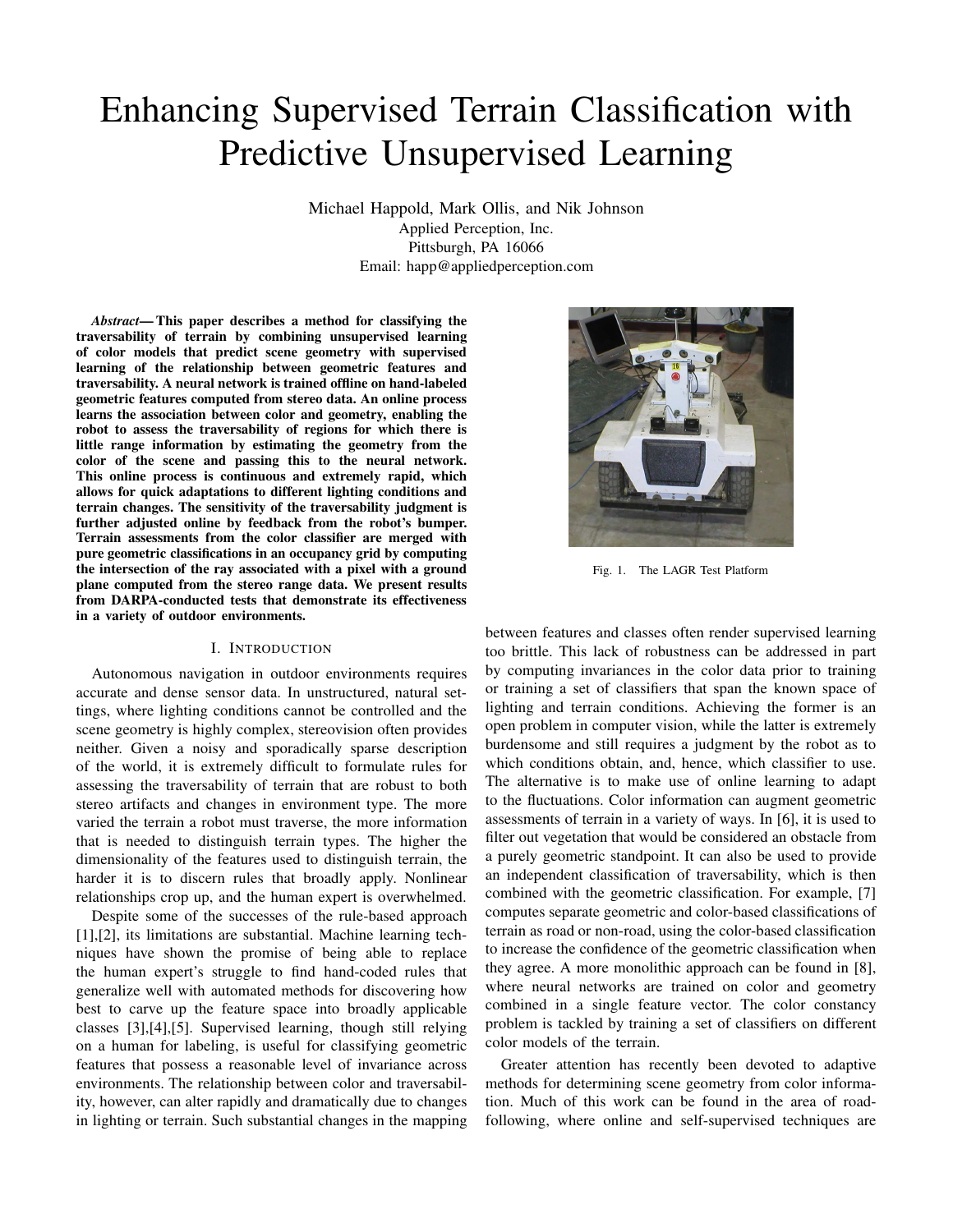gaining prominence. For example, rather than attempting to train a system in a supervised fashion to handle all road types, [9] made use of the assumption that the vehicle starts on a road and can therefore use the current appearance of the road to detect future roads. A reverse optical flow technique is used to trace back the current road appearance to how it appeared in previous image frames in order to extract road templates at various distances. The templates can be then matched with distant possible road regions in the imagery.

The system described in [9] attempts to answer the question: How did something judged traversable nearby look when it was far away? It then makes use of the assumption that other things that look similar far away will be traversable nearby. Our approach is instead to judge the traversability of proximal terrain on the basis of its geometry, learn the relationship between proximal color and geometry, and make use of the assumption that if proximal colors map to a particular geometry, then distal colors will as well. This enables our system to fill in proximal regions with terrain assessments using the geometry predictions of the color models when there is little actual geometric information available, as well as to extend the range of our perception beyond that of stereo. This is extremely beneficial in complex, unstructured environments where the stereo range data may contain large gaps, particularly when the robot is very close to an obstacle. The online learning of the color/geometry relationship is rapid and ongoing, enabling the system to adapt to lighting and terrain type changes without explicitly addressing the color constancy problem. Seeding the color learning system is unnecessary, and adaptation is so rapid that a couple of seconds wait after starting the robot is sufficient to develop a useful characterization of the surroundings.

In the following three sections, we will provide a more detailed explanation of our approach, examine results from both DARPA-conducted tests and our own experiments, and discuss possible future improvements to this work.

## II. APPROACH

There are three major components of the terrain assessment system: a supervised classifier that exclusively uses geometry information, the unsupervised color learning module, and the terrain assessment merging system that produces cost grids for a planner. The supervised geometry classifier is trained on a set of 8-dimensional vectors which characterize the geometry in cells of a voxelized world filled with stereo range data. The geometry classifier outputs its classification of the input into one of four classes, which is then transformed into a terrain cost. While the trained classifier is running on the robot, statistics describing the relationship between the colors of the points in the cell and the geometry vector for that cell are accumulated. Once a sufficient amount of data has been gathered, a cost for each pixel in the rectified reference stereo image is determined using the geometry predicted by its color. The position for a pixel's cost is computed by intersecting the pixel's associated ray with the ground plane computed from the stereo range data. This in itself would result in

large, erroneous cost regions in an occupancy grid caused by the projection of vertical obstacles onto the ground plane. Therefore, they are trimmed as described in section B before being merged. Finally, pure geometric costs are merged into an occupancy grid using a confidence metric described in section C, and this is in turn merged with an occupancy grid filled with color-predicted costs to enhance detection of obstacles and extend the range of perception beyond viable stereo.

## *A. Supervised Learning of Terrain Traversability*

Supervised learning techniques have proven their value in relieving the human expert of the task of deducing complex rules for terrain classification while still incorporating the expert's knowledge [10]. For this reason, we employ a neural network to learn the relationship between geometry and traversability. The human expert is asked only to judge the traversability of stereo range data, something that humans are quite good at. The labeling process consists of stepping through logs collected from the two stereo pairs on the LAGR robot [11]. The color range data is computed and placed in a modified occupancy grid [12] consisting of 20cm x 20cm cells with infinite height. The human expert is asked to assign one of four cost classes (low, intermediate, high, or lethal) to the data in each selected cell according to how difficult it would be for the robot to traverse that cell. Lethal cells are those that the robot cannot traverse.

Once the labeling process is complete, eight geometric features are computed for each labeled cell. Because some of these features rely on the identification of a ground plane, we first compute a robust plane fit using RANSAC to those points that fall between two planes emanating from the vehicle's control point (center of the front wheels on the ground) at 15 degree angles above and below a flat ground plane. Also, for each 3D point from a stereo pair, a ray trace through the grid is computed, placing the point and the ray pass-throughs in the appropriate cells. The eight geometric features that are then computed within each of the cells are as follows:

- 1) Height Variation: The difference between the minimum and maximum heights of points in a cell.
- 2) Terrain Slope: The slope of a RANSAC plane fit to the points in the cell relative to a flat world.
- 3) *Point Count (PC)*: The raw number of points within a cell adjusted to compensate for the increased lateral spread of the points at greater ranges.
- 4) Point Count Above the Ground Plane (PCGP): The number of points that fall 10 cm above the computed ground plane, again adjusted for range.
- 5) Density: The ratio of points in the cell to the sum of points and pass-throughs for that cell.
- 6) Mean Vertical Distance (MeanZ): The mean vertical distance of the points 10 cm or more above the ground plane to the ground plane.
- 7) Standard Deviation of Vertical Distance (StdZ): The standard deviation of the vertical distances of the points 10 cm or more above the ground plane to the ground plane.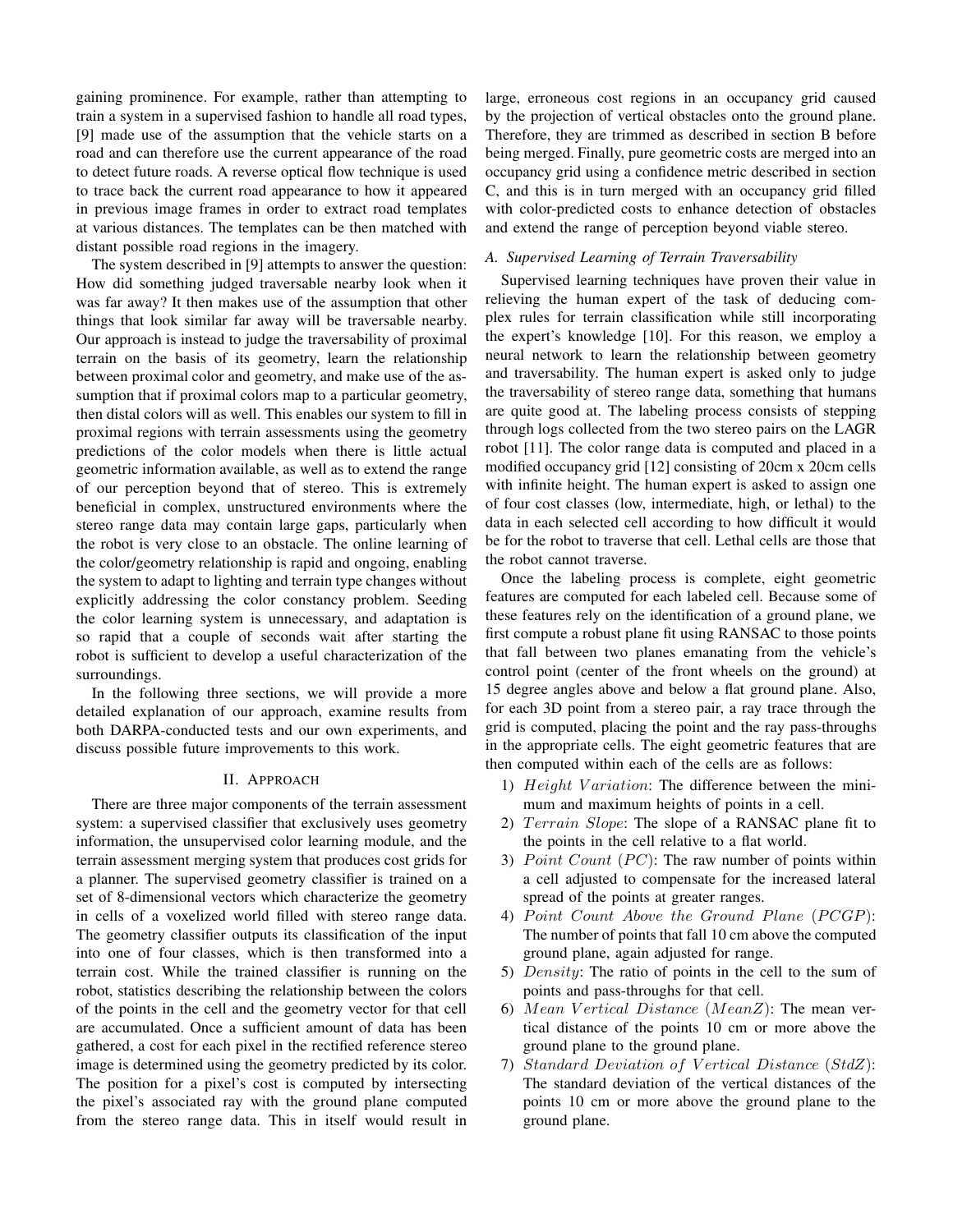8) Percent of Points above Ground Plane (NGP): The percentage of points 10 cm above the ground plane out of the total number of points within a cell.

The ray-trace is undertaken for each 3D point within 10m of the robot's control point (CP), although the grid extends only 5.5m from the CP. This ensures that the densities at the limits of our usable range are not automatically 1.0, but rather more truly reflect visual penetrability.

Having accumulated a set of 4000 labeled cells, we train a multi-layer perceptron (MLP) with one hidden layer to output the correct cost class given the input 8-dimensional geometric feature vector. The MLP is trained by means of the Conjugate Gradient algorithm using the NETLAB package from Sussex University. The inputs are adjusted to be zero mean with unit variance. The hyperbolic tangent activation function is used for the hidden layer, while the output layer uses a logistic function. The cost of a cell, ranging from 25-255, is computed as the scaled sum of the activations of the output neurons, divided by the sum of the activations. The scale factors for the neurons are 25, 100, 150, and 255, corresponding to low, intermediate, high, and lethal class neurons respectively.

Once trained, the MLP is incorporated into a log playback tool and used to augment the original training set. The human expert steps through logs, adding instances where the MLP misclassified cells. Of particular interest are those cells where mismatches in stereo happen to fall. These false matches occur often when there are regular geometric structures in the background, such as buildings or lines of trees. They generally produce small clusters of range data above the ground plane, confounding some geometric features such as height variation. The goal is to teach the MLP to assign a cost class more indicative of the rest of the geometry of the cell, rather than be thrown off by the false matches.

Because we interface with the Carnegie Mellon-supplied path planner, which makes an absolute distinction between lethal and non-lethal obstacles, we introduce a lethality threshold for our MLP-produced costs. This is an arbitrary figure at first, set by observing the values produced in logs and the behavior of the robot on test runs. However, given that the robot is equipped with a bumper sensor, we can adjust the threshold in light of this feedback. Whenever the bumper is triggered, the system looks at the set of cells that could have plausibly been responsible for the event given the robot's position when it happened, singling out the most expensive cell as determined by the MLP as the culprit. The threshold is adjusted downward to ensure that a similarly expensive cell will be considered lethal in the future. Because the blameassignment process is not perfect, we set a lower limit on this threshold to constrain this parameter to a plausible range.

#### *B. Predicting Geometry from Color*

Given a grid filled with geometric feature vectors and a set of colored 3D points that give rise to those feature measurements, we can set about creating a predictive model that maps color inputs to geometric features. It is common of late to choose parametric or semi-parametric models of color

for scene interpretation. For example, [13] uses a Mixture of Gaussians to model road appearance for a robot driving on unpaved roads. Because we have little reason to believe that a particular parameterized model such as a Mixture of Gaussians faithfully captures the color/geometry relationship found in the sort of unstructured, outdoor environments involved in the LAGR program, and because we have no lack of examples (up to 600,000 samples a second) with which to build a nonparametric model, we have opted for the latter.

The choice of mapping color to geometry rather than directly to cost was motivated by two considerations. First, we expect to find a greater averaging effect when mapping color to cost that will result in poorer discrimination of obstacles. For some geometric features, such as height or slope, we would expect the neural network to learn fairly sharp boundaries between classes corresponding to small changes in the feature value around a threshold. Suppose now that we take several feature measurements for a color, most of which are above the threshold, but a few are below. The cost for this color, if determined directly, will be the average of the outputs of the neural network run on the individual measurements, which will be a blend of obstacle and non-obstacle costs. On the other hand, the mean geometric feature vector for this color, when run through the neural network, will preserve the sharp distinction so long as its elements remain above the learned threshold. Of course, it is possible to produce a step-change in the opposite direction in the cost of a color computed from predicted geometry with enough feature measurements that lie below the learned threshold. Determining cost from colorpredicted geometry means that when we are wrong, we are more dramatically wrong. It is more important, however, to pick out as many lethal obstacles as possible, so the degree to which the system is wrong in classifying the type of obstacle is of less consequence. Results provided in Section III.C. confirm not only the learning of sharper distinctions in cost computed from color-predicted geometry, but also its more accurate fit to cost computed directly from measured geometry than that provided by cost mapped directly to color.

Our second motivation for mapping color to geometry was to preserve the ability to change our interpretation of geometric features online and have this reinterpretation be immediately applicable to color. This is directed toward future work on online learning where the neural network does not provide the only interpretation of geometry.

We have chosen to build the color predictive models of geometry using 16 3D histograms, two for each of the 8 geometric features. The histograms are indexed using intensity normalized red and green values as well as intensity itself. The first two dimensions are quantized into 64 bins, while the intensity dimension is quantized into 16 bins, yielding 65536 bins. A pair of histograms maintain a maximum likelihood estimate of the mean and standard deviation for each of the geometric features. The histogram bin  $H_{\mu_j}^{RI,GI,I}$  storing the estimated mean value for feature  $j$  indexed to color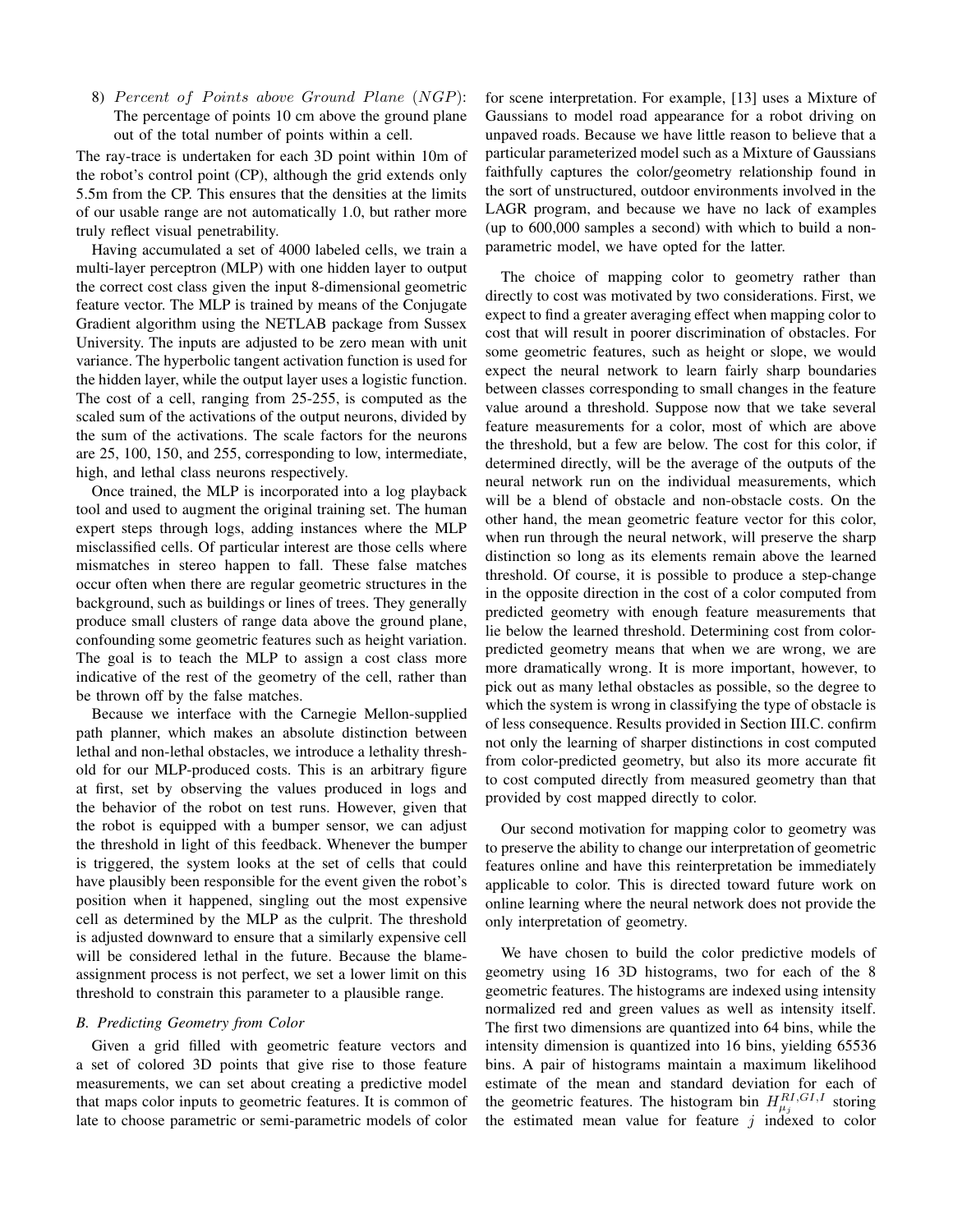$(RI, GI, I)$  is computed as follows:

$$
H_{\mu_j}^{RI,GI,I} = \hat{\mu}_j^{RI,GI,I} \tag{1}
$$

$$
\hat{\mu}_j^{RI,GI,I} = \frac{1}{N} \sum_{i=1}^{N} x_j^{RI,GI,I}
$$
\n(2)

where  $x_j^{RI,GI,I}$  is the measurement for feature j for a point with color  $(RI, GI, I)$  and N is the total number of measurements of j for color  $(RI, GI, I)$ . Similarly, for the estimated standard deviation of feature j indexed to color  $(RI, GI, I)$ , we have:

$$
H_{\sigma_j}^{RI,GI,I} = \sqrt{\frac{1}{N} \sum_{i=1}^{N} (x_j^{RI,GI,I} - \hat{\mu}_j^{RI,GI,I})^2}
$$
 (3)

With a data rate of 600,000 samples a second, there are on average 9 updates per bin per second, enabling rapid and dense populating of the histograms.

Once the histograms have been populated with an acceptable number of samples, the geometry prediction module begins filling in its own map of the environment. This is accomplished by looping over the rectified stereo reference image (in this case, the rectified image from the right camera) and retrieving the maximum likelihood estimate of the mean for each component  $v_j^{RI,GI,I}$  of the geometric feature vector  $\vec{v}^{RI,GI,I}$  by using the intensity normalized color values for each pixel in the image as indices into the histograms:

$$
v_j^{RI,GI,I} = H_{\mu_j}^{RI,GI,I} \tag{4}
$$

Once the predicted geometric feature vector has been assembled for a pixel, it is passed to the MLP to produce a cost. Costs for pixels for which there exists a range value computed from stereo can be placed directly into the color cost grid. The 3D position associated with a pixel that has no corresponding stereo range measure can be estimated using the known pose of the camera and intersecting the ray through the camera center and the pixel with the estimated ground plane.

Simply adding to the grid all of the costs from pixels whose positions are determined by ground plane intersection has a serious side-effect. Pixels on vertical objects are by definition not on the ground plane. By assuming that they are, we create large regions of possibly high cost that resemble shadows of the objects. These *cost shadows* can block off valid routes that the robot would otherwise explore. There are many ways that one might trim the excess cost regions. We have opted for a simple, fast method of tracing along each column in the image from the bottom to the top looking for the first group of high costs. The assumption is that this is the base of an obstacle, so only these first high costs are placed in the grid. This still produces a cost shadow for an object that is not perfectly vertical along its outside edge. In future work, we will be examining alternatives to this simple approach.



Fig. 2. Confidences in Stereo FOV

## *C. Merging Costs*

The merging of costs occurs at two levels: (1) within a particular grid over the course of time as new assessments are made, and (2) between the stereo and the color-predicted grids. Merging within the stereo grid is governed by a confidence metric that takes into account the position of an updated cell within the stereo field-of-view. The color-predicted grid updates by simply overwriting cell data with the most recent information. Merging between these two grids is determined by a set of simple heuristics. Recent work in outdoor robotics [2],[4] using occupancy grids has highlighted the need for stable terrain assessments over time. If a robot's perception system makes rapid, substantial changes in its judgment of cost for a particular region in its grid, there can be corresponding dramatic changes in its desired path. If these changes occur as the robot is moving, the robot can be drawn along a path which is merely the result of sampling from two competing paths. If these paths pass on either side of an obstacle, the robot might be led toward the obstacle for a period of time as its changing terrain assessments cause an oscillation in which path is chosen.

One cause of unstable perceptual judgments is the variability of stereo matching results, particularly in outdoor environments. This is less a problem of mismatches than one of not finding matches at all. Stereo algorithms fail to find matches in the presence of complex shaped objects in part because no fixed relationship between the shapes of the correlation windows in two images can capture the true distortion of shapes of the objects in the images [14]. As the robot approaches an object, the viewpoints of the two cameras become increasingly different (reflected in the increasing disparity), and occlusion effects begin to dominate. However, as the distance to the object becomes greater and stereo range error increases as a second-order function of the range, we encounter a different problem, namely that the computed 3D points are increasingly placed in the wrong grid cells. This leads to the conclusion that there is a (possibly optimal) distance at which distortion and occlusion effects are limited but range accuracy is still acceptable. We have attempted to empirically determine this optimal range from logged stereo data and have placed it at about 2m from the cameras. We have also noted a degrading of stereo matching as the correlation windows are moved toward the edges of the field-of-view, due in part to the poorer quality of the images near the boundaries. The confidence metric incorporates these two constraints by multiplying an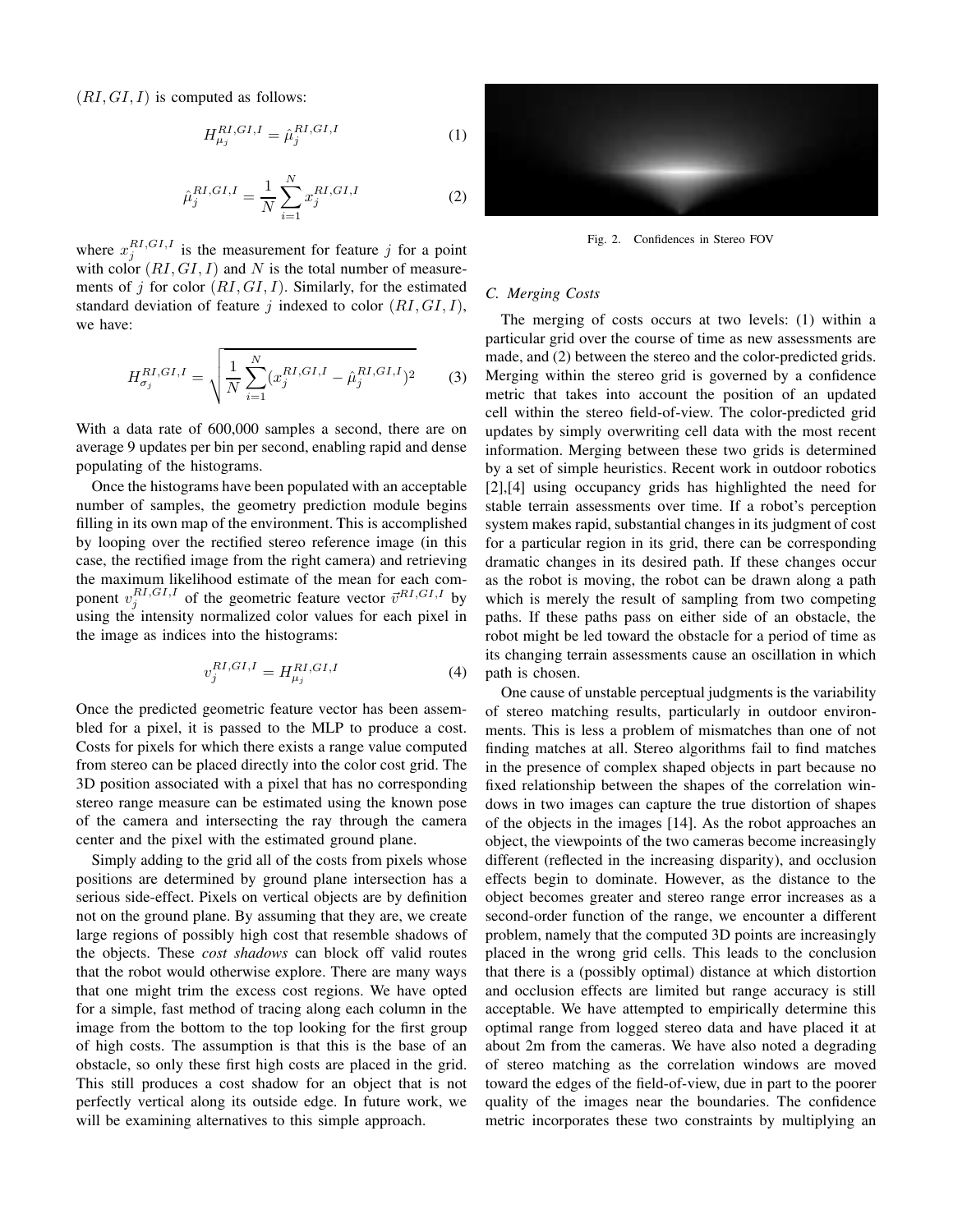exponential function of lateral displacement from the center of the stereo FOV by a function of range that has a maximum at 2m and drops off according to the square of the difference in range from 2m. It is expressed as follows (where  $x$  is the lateral offset from the center of the stereo FOV  $\vartheta$ , r is the range from the stereo camera, and  $p$  is the distance of the beginning of the stereo FOV from the stereo camera):

$$
Confidence(x, r) = \frac{G(F(r), x)}{U(r)}
$$
\n(5)

$$
U(a) = \begin{cases} (3.0 - a)^2 & \text{if } a \le 2.0\\ (a - 1.0)^2 & \text{if } a > 2.0 \end{cases}
$$
 (6)

$$
G(a,b) = \exp\left(-\frac{b^2}{a^2}\right) \tag{7}
$$

$$
F(a) = 2.0(a - p)tan\left(\frac{\vartheta}{2}\right)
$$
 (8)

Equation 8 expresses the width of the stereo FOV at the given range. Figure 2 illustrates the distribution of confidences in the stereo FOV, with grayscale value encoding confidence. An update to a cell within the stereo grid that has a confidence value equal to or greater than the confidence of the current cell data can overwrite that cell.

The color-predicted grid will likely contain data both in regions that overlap with the stereo grid and regions that lie beyond the range of stereo. The costs from the latter regions are written directly into a merged grid, as are the regions of the stereo grid that do not overlap with filled regions in the color-predicted grid. Corresponding cells in the stereo and color-predicted grids that contain data in each are merged as follows: if the height variation from the stereo grid is above a threshold and the color-predicted cost is greater than the cost from stereo, update the merged cell with the color-predicted cost.

The reason for this update rule is that we only wish to enhance the costs in regions where stereo has some data that indicates the presence of an obstacle. Ruling out colorpredicted updates to regions where stereo is normally useful but no data is present is done to avoid labeling with high cost portions of the ground that yield no stereo due to shadows, image saturation, or lack of texture.

#### III. RESULTS

#### *A. Test Platform and Procedure*

Each participant in the Learning Applied to Ground Robotics program was supplied with two small robots developed by Carnegie Mellon University shown in Figure 1. They are differential drive vehicles with rear caster wheels. A WAAS enabled GPS provides position updates at 1 Hz, which are combined with odometry and the output of an inertial measurement unit (IMU) in an extended kalman filter (EKF). Sensors include two IR range finders and two stereo heads. The stereo baseline for each stereo pair is 11cm and the focal length is 4mm. The two heads are rotated toward the center of the vehicle by 20 degrees and tilted downward by 15 degrees. The



Fig. 3. Examples of LGT Courses

horizontal FOV spanned by both stereo heads is 101 degrees. Baseline software from Carnegie Mellon includes a planner, a controller, a perception module, a pose estimation system, and a stereo library from PointGrey. Except for the controller, teams could replace any of these components. We opted to replace only the perception module with our own software as described here.

The teams participating in the program provide the LAGR Government Team (LGT) with a flash disk containing their executables before each test. The LGT has identical robotic platforms to those of the participants, and so can simply plug in the teams' flash disks and conduct tests at sites selected by the LGT. Participants are generally unaware of the exact nature of the test courses, so there is little opportunity for tuning a system for particular terrain. Courses have been reused for subsequent tests, though generally with modification. The goal of each test is to navigate the robot from a given start point to a given end point as set by the LGT prior to the test and not revealed to the participants. Each team has three runs per test. Figure 3 offers a sampling of some of the test sites. After each test, the LGT provides the teams with data logged from the test. The LGT scores each run on the basis of the time taken to reach the goal, and, if the robot fails to do so in the allotted time, the remaining distance to the goal. Failure to reach the goal is significantly penalized; driving fast has a considerable reward. The course lengths have ranged from 50-140 meters. The system described here has been the top performer according to the LGT's metric, averaged over all tests, and in terms of total number of successful runs. This is in spite of the fact that our system tends to drive slowly because of the speed-control logic in the baseline planner that ramps down speed in the presence of obstacles.

#### *B. Neural Network-based Terrain Classification*

To quantify the classification performance of the neural network, we computed the 4-fold cross validation score using the training set, evaluating several different network configurations. We also computed this score for a number of alternative classifiers. These alternative classifiers are naive Bayes, k-nearest neighbors  $(k=7)$ , Parzen windows, the Fisher linear discriminant, and two SVMS, one using a 3rd degree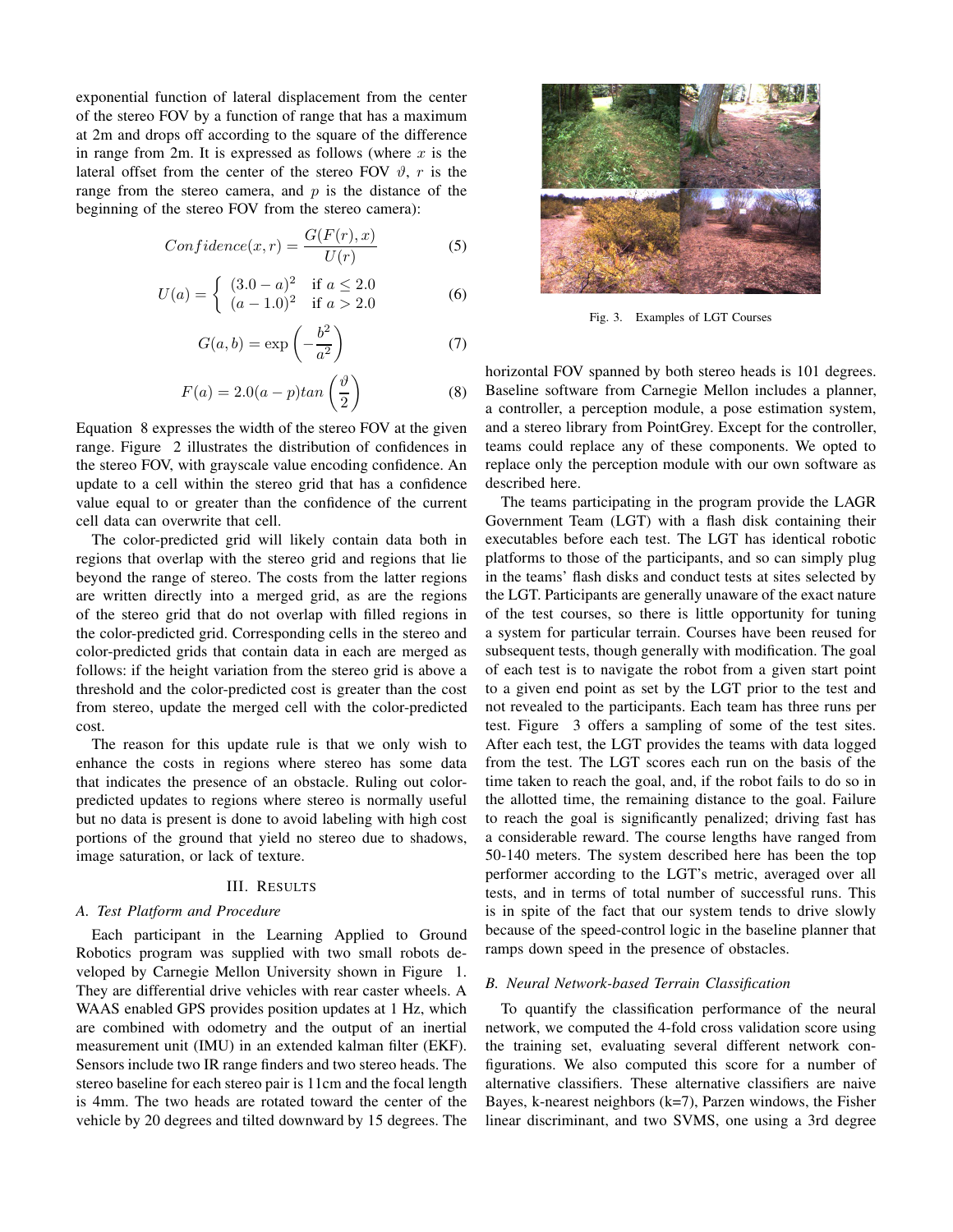

Fig. 4. Four-fold Cross Validation Error Score



Fig. 5. Neural Network Terrain Classification (Grayscale maps to cost)

polynomial kernel, the other a gaussian kernel. As shown in Figure 4, the gaussian kernel SVM provides the best performance (13.1% error), slightly better than the neural networks (14.5-15% error) and the polynomial kernel SVM (14.4% error). However, both the gaussian and polynomial kernel SVMs required an excessive number of support vectors (750 and 1000 respectively). This in turn meant that using an SVM to classify a scene added significant lag when compared to the processing time of the neural networks (100 ms versus 2 ms to classify stereo snapshots from the right and left stereo heads). The slight gain in classification performance did not justify the considerable additional computational requirements.

Figure 5 provides a qualitative illustration of the effectiveness of the network on typical test terrain. Increasing grayscale values map to increasing cost. The network has proven to be extremely proficient at distinguishing terrain that a human expert would deem traversable but a naive measurement such as mere height variation would characterize as lethal. The robot averages less than one bumper hit per run over the course of government testing. It has also been demonstrated to be very robust to the presence of stereo artifacts.

#### *C. Feature Saliency Analysis*

Measurements of height and slope obtained from range data are undoubtedly the most widely used features for classifying terrain traversability for outdoor robots. In fact, these two fea-

TABLE I OCD FEATURE SALIENCY

| Data<br>Set | Feature |       |      |             |         |            |      |            |
|-------------|---------|-------|------|-------------|---------|------------|------|------------|
|             | Height  | Slope | PC   | <b>PCGP</b> | Density | MeanZ StdZ |      | <b>NGP</b> |
| Full        | 0.77    | 0.87  | 0.44 | 0.37        | 0.21    | 1.0        | 0.26 | 0.21       |
| Outlier     | 0.57    | 0.36  | 0.05 | 0.66        | 0.88    | 1.0        | 0.06 | 0.09       |

tures, either individually or in combination, are often deemed sufficient for determining traversability. Because our feature set includes elements beyond height and slope, we wished to determine the importance of these additional features within the neural net context. To do this, we have computed the saliency of each feature using the method of Optimal Cell Damage (OCD)[15], a feature-pruning algorithm inspired by the weight-pruning method of Optimal Brain Damage [16]. Optimal Brain Damage uses the Hessian matrix  $H$  to determine the weight saliency  $S(w_i)$ , which is the change in the training error that would occur if weight  $w_j$  were set to zero:

$$
S(w_j) = \frac{1}{2} \frac{w_j^2}{H_{jj}^{-1}} = \frac{1}{2} \frac{\partial^2 J}{\partial w_j^2} w_j^2
$$
 (9)

where

$$
J = \frac{1}{2} \sum_{i=1}^{N} (t_i - z_i)^2
$$
 (10)

is the sum-squared-error between the targets  $t_i$  and outputs  $z_i$ over the  $N$  elements of the training data. The saliency of an input variable,  $S(i)$ , offers a measure of how the training error would change if the ith variable were eliminated. It can be computed as the sum of the saliencies of the weights fanning out from the corresponding input unit  $i$ :

$$
S(i) = \sum_{j \in fan-out(i)} S(w_j). \tag{11}
$$

We have divided the computed input variable saliencies by the maximum to give a range of 0-1. The  $Full$  dataset of Table I confirms that height and slope are the most important features for classifying traversability by our neural network. However, the remaining features have fairly strong saliencies and we would expect a noticeable increase in error if they were to be eliminated. Their importance is further confirmed by an analysis of feature saliency over those training examples that were included to improve robustness to stereo noise, shown in the Outlier dataset of Table I. The relative saliencies of density and PCGP are greatly increased, while those of slope and raw height have diminished.

#### *D. Cost Enhancement from Color-predicted Geometry*

Analysis of datasets from the LAGR program indicate that, on average, approximately 15-20% of the possible range data is lost due to failure to find a stereo match. This measure has a very high variance, with near complete matching in open terrain and almost total failure (up to 90% missing) when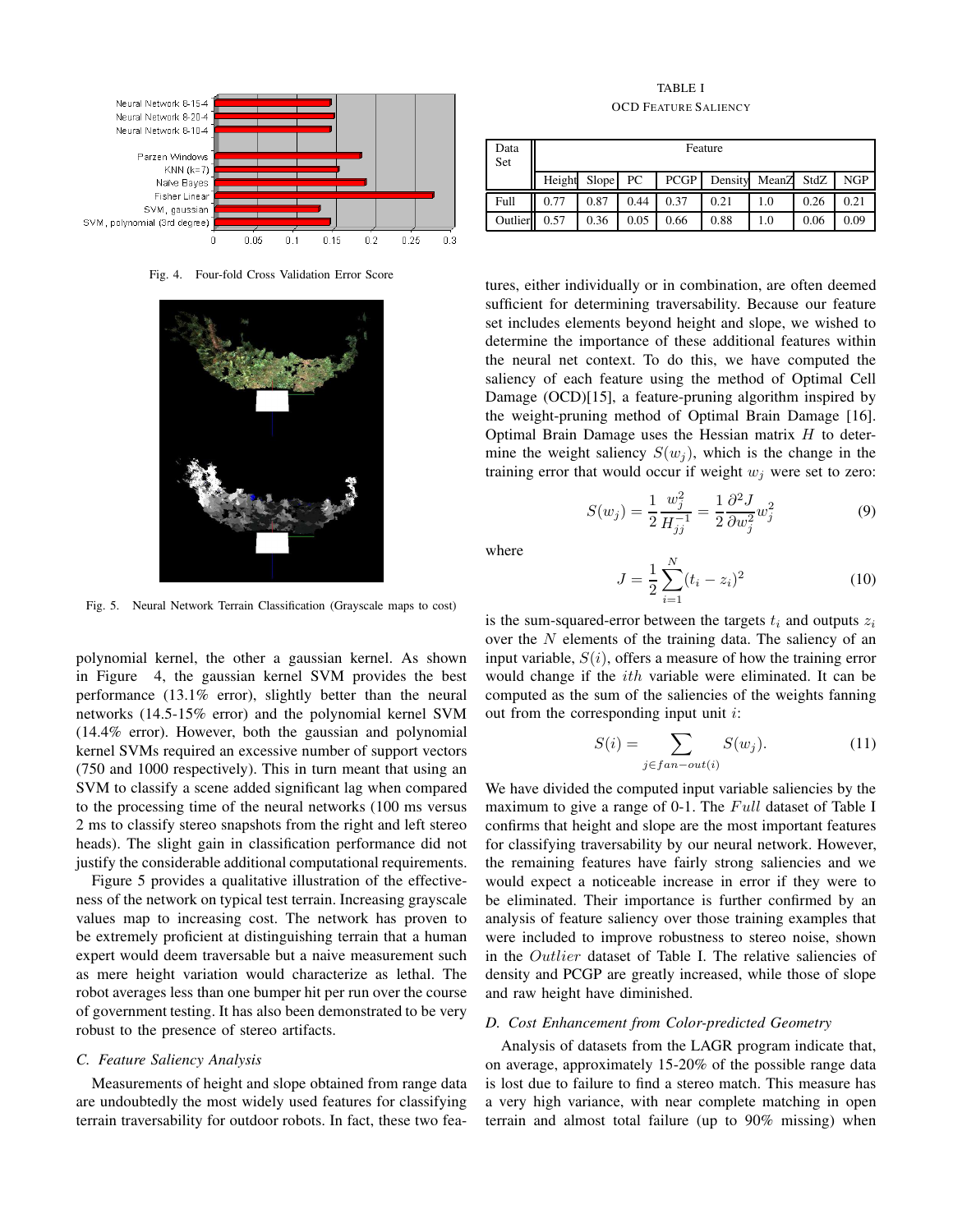## TABLE II ACCURACY OF COST PREDICTIONS USING GEOMETRIC COST AS **BASELINE**

| <b>Test Set</b> | Mean Absolute Difference from Baseline Cost |                                    |  |  |
|-----------------|---------------------------------------------|------------------------------------|--|--|
|                 | Color-predicted<br>Geometric Cost           | Direct<br>Color-<br>predicted Cost |  |  |
| N.H. Forest     | 46.9                                        | 52.3                               |  |  |
| Virginia Brush  | 58.2                                        | 67.3                               |  |  |
| Texas Woods     | 67.9                                        | 83.6                               |  |  |

close to obstacles. It is in the latter case that cost enhancement from color-predictions can make a dramatic difference in robot behavior, highlighting why emphasis should be placed on the accuracy of predicting obstacles.

To measure the effectiveness of color-predicted geometry cost enhancement, and to determine its worth relative to cost enhancement using a direct color-to-cost mapping, we have selected three datasets from the LAGR tests that represent very different environments and computed the mean difference of the costs computed by each method from those provided by the neural network. Because of our focus on finding obstacles, we look strictly at points lying above the ground plane. For each 3D point in a stereo image, we compute the geometry within its map cell and pass this to the neural network to determine a baseline cost. We then compute the absolute difference of this cost and the cost learned directly from color-cost associations, collecting a running total of these differences. Similarly, we compute the absolute difference between the baseline cost and that computed from color-predicted geometry. Using this measure, Table II illustrates that cost from color-predicted geometry is 10-20% more accurate than direct color-predicted cost.

Figure 6 offers a qualitative illustration of the typical colorpredicted cost labeling of Viriginia brush. Increasing grayscale levels map to increasing cost. Obstacles in Figure 6 are clearly labeled as high cost. Figure 7 shows the merging of cost assessments in Figure 6, which clearly enhances the detection of obstacles. The red circles pick out the same bush in all three grids, showing the increase of its cost due to the color-predicted assessment. Testing has shown that the color-predicted cost enhancement can save the robot from collision with obstacles that are too close for adequate stereo measurements. This can happen often in cases where the robot makes a point turn in the midst of obstacles that it has not yet seen from its previous point of view (e.g., in a maze).

We have also argued that using color-predicted geometry can preserve step-changes in the cost function that would be smoothed out using direct color-cost predictions. To find the presence of these step-changes, at the end of runs we computed a final cost histogram, indexed by color, from the geometry histograms. To do this, we looked at every color index and extracted the corresponding 8 features from their histograms, passed these feature vectors to the neural network



Fig. 6. Color-predicted cost in test 7 (Grayscale maps to cost)



Fig. 7. Merging of costs shown in Figure 6

to compute a cost, then placed the cost in a new histogram indexed by the color. We then compared this histogram to the cost histogram representing the direct color-cost mapping. As expected, cost histograms derived from color-predicted geometry show prominent steps changes in cost, whereas the direct color-cost mappings display smooth surfaces. Figure 8 shows the cost histogram from direct color-cost mapping plotted against normalized red and green for a particular intensity level (red and green values are discretized into 64 bins). Figure 9 shows the same mapping for cost from colorpredicted geometry for the same dataset. The differences in color-cost mapping between these two examples—smooth in the former, step-changes in the latter—can be found across intensity levels and across datasets.

#### *E. Color-based Long Range Vision*

To try to quantify the effects of color-based long range vision on robot behavior, we constructed a haybail cul-desac in otherwise open terrain. The robot is placed 25m away, near two haybails in view of the cameras. Ten runs were conducted using long range vision, and ten without. The goal was placed 20m beyond the cul-de-sac such that the direct path of the robot led into the cul-de-sac. All ten runs using long range vision avoided the cul-de-sac, all tens runs without it went directly into the cul-de-sac. On average, the cul-de-sac was fully detected by long range vision at a range of 15m. Figure 10 offers a qualitative assessment of long range colorpredicted cost labeling in a more natural environment, showing the corresponding regions in the image and grid.

### IV. CONCLUSION

We have presented an unsupervised method for learning color-based predictions of scene geometry that improves the terrain classification provided by a neural network trained to assess the traversability of unstructured, natural environments